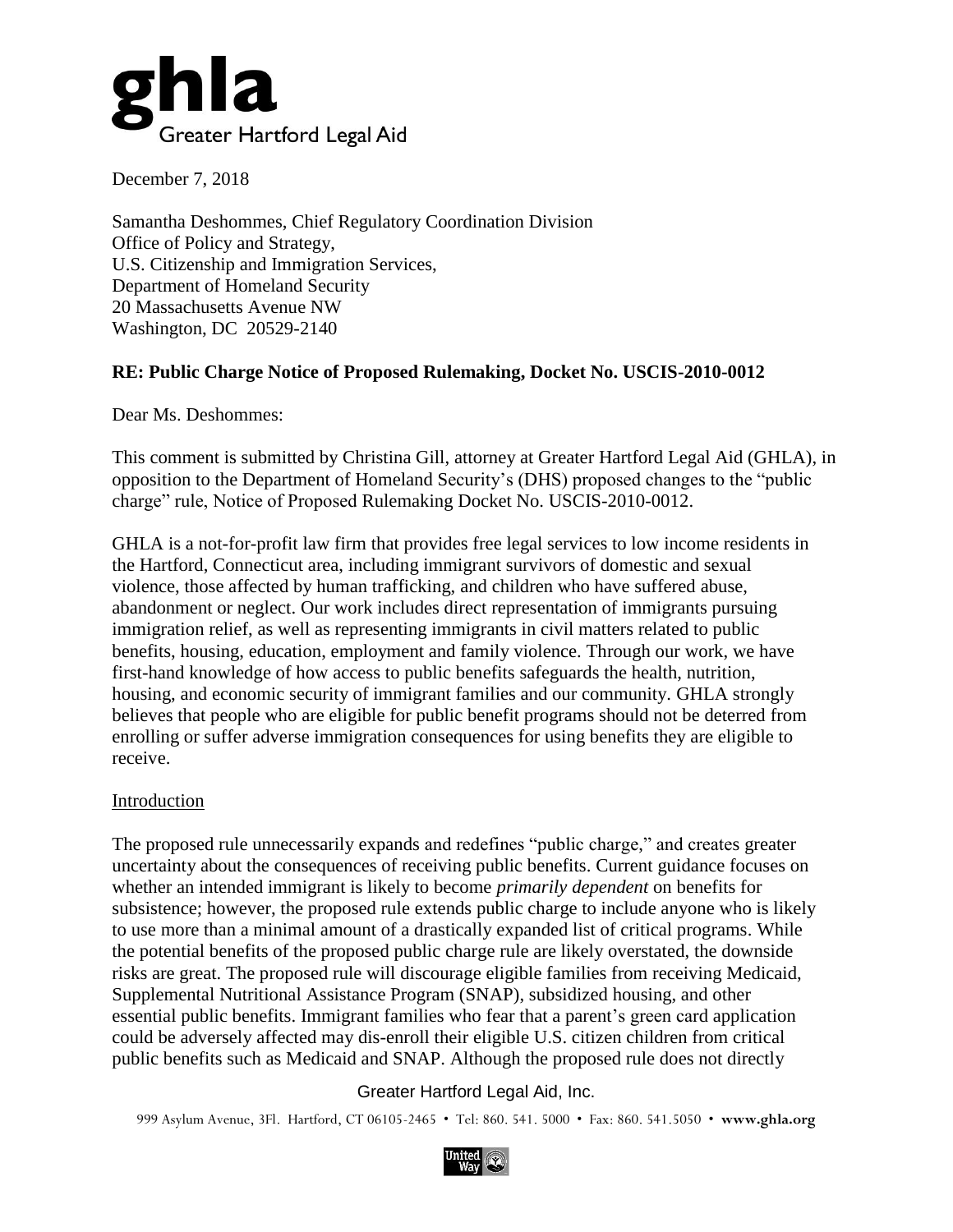penalize a green card applicant whose family member receives public benefits, DHS admits that the proposed rule will have a "chilling effect" on immigrant families.<sup>1</sup> In our office, many immigrant clients have asked whether they should dis-enroll their eligible U.S. citizen children from Medicaid and SNAP in order to avoid damaging their opportunity to remain in the U.S. with their children. Our community partners have confirmed that immigrants have disenrolled from public benefits that are not even covered by the proposed rule, such as Women, Infants, and Children (WIC), under the mistaken belief that receiving these benefits will hurt their chances of remaining in the U.S. with their children.

If immigrant parents forego Medicaid and SNAP (food stamps) for their eligible children, there will be negative consequences for children's health and nutrition. This will result not only in human suffering, but also in lost productivity and increased societal costs borne by us all. Families should not be forced to choose between taking care of their families and becoming a U.S. resident. Therefore, we urge DHS to immediately withdraw this proposed rule which will put millions of children and families at risk, and to instead craft policies that allow immigrant children and families to be healthy and safe.

## The "Chilling Effect" on Medicaid Enrollment Will Harm Our Communities

The proposed rule will deter immigrant families from enrolling in Medicaid which will have negative consequences for our entire community. The Kaiser Family Foundation (KFF) estimates that, based on a Medicaid disenrollment rate of 15% to 35%, between 2.1 million and 4.9 million people who receive Medicaid/CHIP in a family with a noncitizen would dis-enroll from the program.<sup>2</sup> The estimated disenrollment rate is based both on disenrollment by individuals who would be affected by the public charge rule, and also those who dis-enroll based on "fear and confusion."<sup>3</sup>

As the KFF issue brief points out, DHS itself recognizes some of the potential negative effects of this projected Medicaid disenrollment, including:

- Revenue losses suffered by medical providers who provide uncompensated care.
- Revenue losses to pharmacies due to medication noncompliance.
- Increased emergency room usage.
- Outbreaks of communicable diseases.
- Reduced productivity and worse educational outcomes.
- Worse health outcomes, especially for pregnant women, infants, and children.<sup>4</sup>

<sup>&</sup>lt;sup>1</sup> Inadmissibility on Public Charge Grounds, 83 Fed. Reg. 51114, 51266 (proposed Oct. 10, 2018) (to be codified at 8 C.F.R. pt. 103, 212, 213, 214, 245, 248), [https://www.gpo.gov/fdsys/pkg/FR-2018-10-10/pdf/2018-21106.pdf.](https://www.gpo.gov/fdsys/pkg/FR-2018-10-10/pdf/2018-21106.pdf)

<sup>2</sup> SAMANTHA ARTIGA ET AL., HENRY J KAISER FAMILY FOUNDATION, ESTIMATED IMPACTS OF THE PROPOSED PUBLIC CHARGE RULE ON IMMIGRANTS AND MEDICAID 5–6 (2018), [http://files.kff.org/attachment/Issue-Brief-Estimated-](http://files.kff.org/attachment/Issue-Brief-Estimated-Impacts-of-the-Proposed-Public-Charge-Rule-on-Immigrants-and-Medicaid)[Impacts-of-the-Proposed-Public-Charge-Rule-on-Immigrants-and-Medicaid.](http://files.kff.org/attachment/Issue-Brief-Estimated-Impacts-of-the-Proposed-Public-Charge-Rule-on-Immigrants-and-Medicaid)

<sup>3</sup> *Id.* at 1.

<sup>4</sup> *Id.* at 7.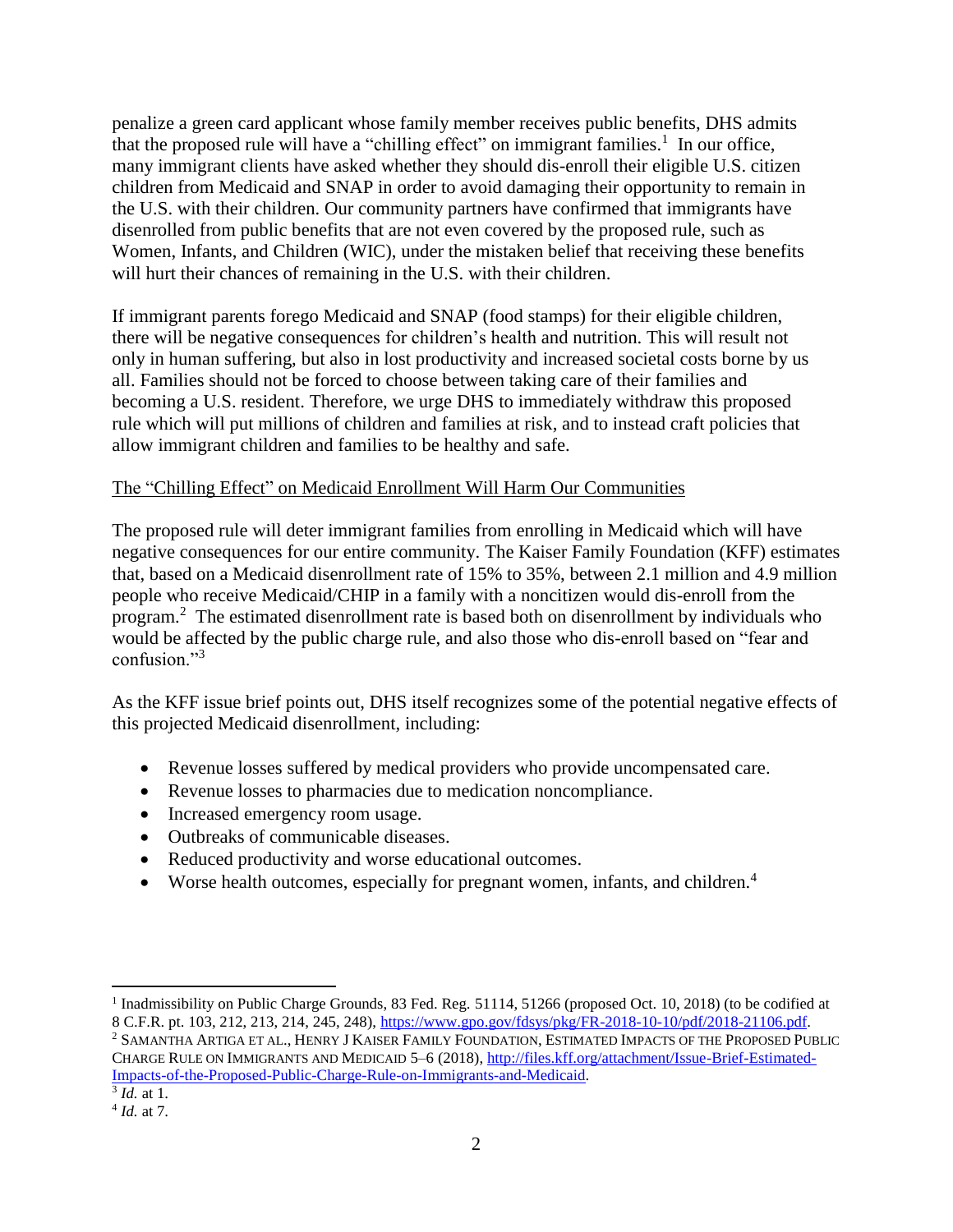## U.S. Citizen Children Will Suffer as a Result of Unnecessary Disenrollment from Medicaid

Medicaid helps children stay healthy and reach their full potential. Children who are covered by Medicaid have fewer health problems and emergency room visits as adults.<sup>5</sup> Children also benefit when their parents have access to health care and better health outcomes.<sup>6</sup> Studies show that children are more likely to receive preventive health care if their parents are covered by Medicaid.<sup>7</sup> For example, children are 29% more likely to have an annual well-child visit if their parents are enrolled in Medicaid.<sup>8</sup> The relationship is strongest for families with household incomes between 100% and 200% of the Federal Poverty Level. In these families, children are 45% more likely to receive a well-child visit if their parents are enrolled in Medicaid.<sup>9</sup> Research also shows that adults in households in which all children have health insurance of any type are less likely to delay seeking medical care.<sup>10</sup>

Children who receive Medicaid are more likely to graduate high school and college, have higher wages and be more productive taxpayers as adults. <sup>11</sup> One study of recipients of the Medicaid/CHIP expansion in the 1980s and 1990s concludes that childhood recipients of Medicaid will pay more in taxes as adults, projecting that the "government will recoup 56 cents of each dollar spent on childhood Medicaid by the time [childhood recipients] reach age 60."<sup>12</sup>

Dis-enrolling from Medicaid could threaten families' financial stability. A survey by the CDC found that the expansion of Medicaid reduced unpaid medical bills.<sup>13</sup> Families burdened by uncovered medical bills could suffer greater housing and nutrition insecurity for children. The American Academy of Pediatrics warns that poverty can produce "toxic stress" affecting children's "self-regulation and executive function" in the long-term.<sup>14</sup> Poor adult health connected with adverse childhood experiences, such as toxic stress "costs the U.S. nearly \$100

[https://www.cdc.gov/nchs/data/nhis/earlyrelease/bills\\_unable\\_to\\_pay\\_at\\_all\\_2011\\_2015.pdf.](https://www.cdc.gov/nchs/data/nhis/earlyrelease/bills_unable_to_pay_at_all_2011_2015.pdf)

 $\overline{a}$ <sup>5</sup> Laura R.Wherry et al., *Childhood Medicaid Coverage and Later Life Health Care Utilization* 1 (Nat'l Bureau of Econ. Research, Working Paper 20929, 2015), [https://www.nber.org/papers/w20929.pdf.](https://www.nber.org/papers/w20929.pdf)

<sup>6</sup> CTR. ON BUDGET & POLICY PRIORITIES, HARM TO CHILDREN FROM TAKING AWAY MEDICAID FROM PEOPLE FOR NOT MEETING WORK REQUIREMENTS (2018), [https://www.cbpp.org/sites/default/files/atoms/files/4-4-18health.pdf.](https://www.cbpp.org/sites/default/files/atoms/files/4-4-18health.pdf) <sup>7</sup> Maya Venkataramani et al., *Spillover Effects of Adult Medicaid Expansions on Children's Use of Preventive Services*, PEDIATRICS, Dec. 2017, at 1,

[http://pediatrics.aappublications.org/content/pediatrics/140/6/e20170953.full.pdf.](http://pediatrics.aappublications.org/content/pediatrics/140/6/e20170953.full.pdf) 8 *Id*. at 4.

<sup>9</sup> *Id.* at 4.

<sup>&</sup>lt;sup>10</sup> PHATTA KIRDRUANG & PINAR KARACA-MANDIC, MINN. POPULATION CTR, UNIV. OF MINN, SPILLOVER EFFECTS OF CHILDREN'S PUBLIC HEALTH INSURANCE ON ADULT FAMILY MEMBERS' HEALTH-SEEKING BEHAVIOR, [https://pop.umn.edu/sites/pop.umn.edu/files/spill\\_over\\_effects.pdf.](https://pop.umn.edu/sites/pop.umn.edu/files/spill_over_effects.pdf)

<sup>11</sup> CTR. ON BUDGET & POLICY PRIORITIES, *supra* note 6.

<sup>12</sup> David W. Brown et al., *Medicaid As An Investment in Children: What Is the Long-Term Impact on Tax Receipts?*, (Nat'l Bureau of Econ. Research, Working Paper 20835, 2015), [https://www.nber.org/papers/w20835.pdf.](https://www.nber.org/papers/w20835.pdf)

<sup>13</sup> U.S. DEP'T OF HEALTH & HUMAN SERVS, CTRS. FOR DISEASE CONTROL & PREVENTION, NAT'L CTR. FOR HEALTH STATISTICS, NAT'L HEALTH INTERVIEW SURVEY EARLY RELEASE PROGRAM (2015),

<sup>14</sup> AAP Council on Community Pediatrics, *Poverty & Child Health in the U.S.*, PEDIATRICS, Mar. 2016, at 1–2, [http://pediatrics.aappublications.org/content/pediatrics/137/4/e20160339.full.pdf.](http://pediatrics.aappublications.org/content/pediatrics/137/4/e20160339.full.pdf)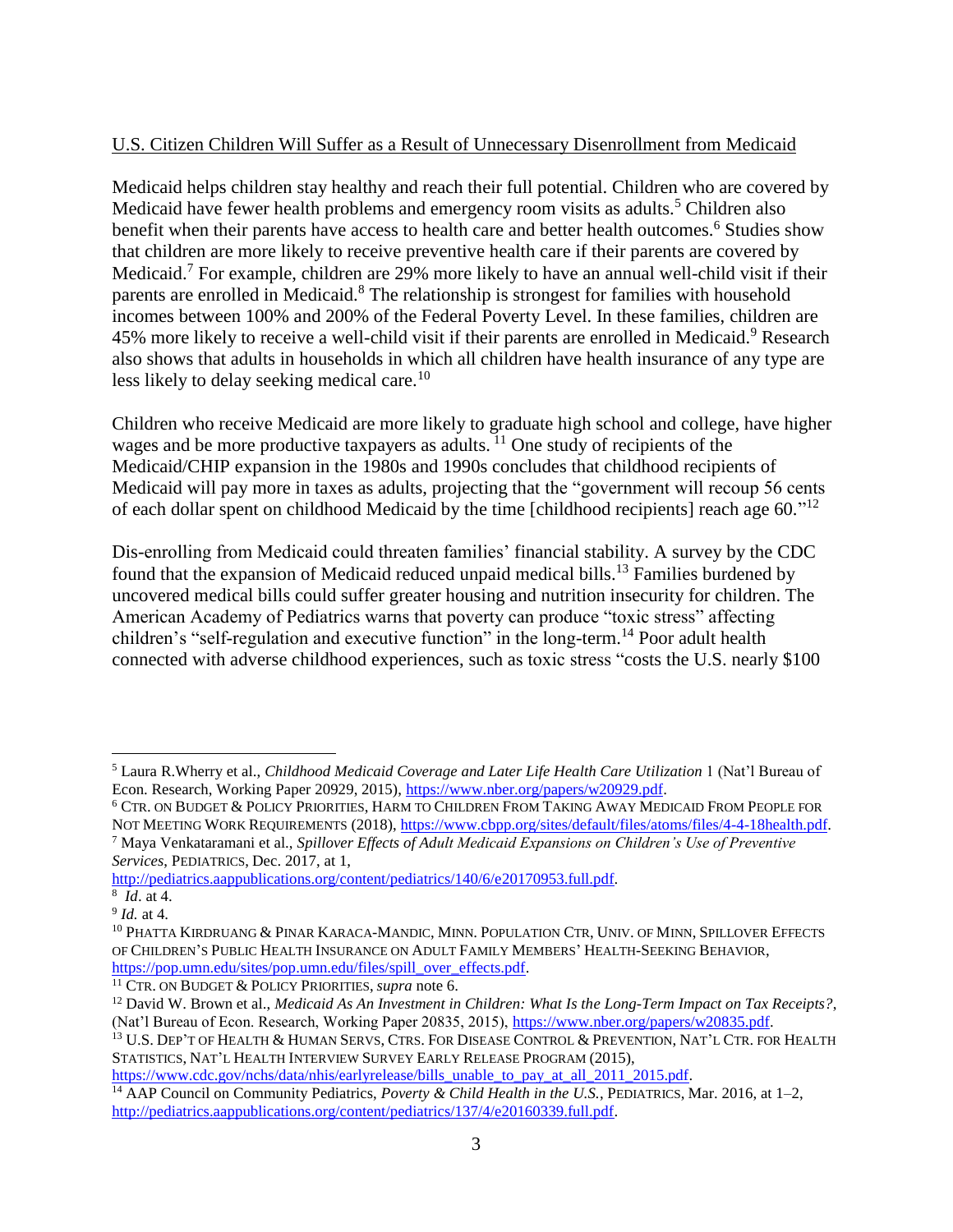billion annually in expenses for cardiovascular care and more than \$85 billion in mental health disorders." 15

The proposed rule has already caused immigrant families to consider dis-enrolling their U.S. citizen children from Medicaid, out of fear they will be unable to obtain a green card and remain in the U.S. with their children. Discouraging immigrants from enrolling their eligible U.S. citizen children in Medicaid, means children's health will suffer in both the short and long-term. We need all children in the U.S. to reach their potential, including those with immigrant parents; therefore, we urge DHS to withdraw the proposed rule and to not consider the use of Medicaid in the public charge determination.

## The "Chilling Effect" on Receipt of SNAP (Food Stamps) Will Harm Our Communities

SNAP is an effective work support that increases productivity, supports health, helps lift families out of poverty, and stimulates the economy. If adopted, the proposed rule will likely spur immigrants who are legally authorized to participate in SNAP to forgo assistance or dis-enroll, jeopardizing their food security, health, well-being, and economic security. Discouraging eligible immigrant families from accessing SNAP won't just hurt immigrants—it will drive entire communities deeper into poverty and hunger and roll back years of progress in addressing hunger and poverty nationwide.

Decades of research have shown how proper nutrition in the early years is critical to healthy development and lifelong outcomes.<sup>16</sup> Children who live in food insecure households are more likely to experience educational, health, and behavioral problems as a result.<sup>17</sup> Household food insecurity is also strongly associated with increased health care utilization and higher health care costs.<sup>18</sup> Eligible children are likely to be disenrolled from SNAP due to the fear and uncertainty caused by the proposed rule, meaning children will go hungry and suffer costly long-term health consequences.

# SNAP is an Effective Work Support

Use of non-monetary benefits does not indicate future reliance on the government; in fact, the opposite is true. SNAP recipients who can work, *do* work: 58% of SNAP households with at least one working-age, non-disabled adult work while receiving SNAP, and 82% worked the year before or after receiving SNAP benefits.<sup>19</sup> These rates are even higher for families with

<sup>&</sup>lt;sup>15</sup> GEORGETOWN UNIV. HEALTH POLICY INST., CTR. FOR CHILDREN AND FAMILIES, HEALTHY PARENTS AND CAREGIVERS ARE ESSENTIAL TO CHILDREN'S HEALTHY DEVELOPMENT (2016)[, https://ccf.georgetown.edu/wp](https://ccf.georgetown.edu/wp-content/uploads/2016/12/Parents-and-Caregivers-12-12.pdf)[content/uploads/2016/12/Parents-and-Caregivers-12-12.pdf.](https://ccf.georgetown.edu/wp-content/uploads/2016/12/Parents-and-Caregivers-12-12.pdf)

<sup>&</sup>lt;sup>16</sup> MEREDITH HICKSON ET AL., CHILDREN'S HEALTHWATCH, TOO HUNGRY TO LEARN: FOOD INSECURITY AND SCHOOL READINESS (2013), [http://childrenshealthwatch.org/wp-content/uploads/toohungrytolearn\\_report.pdf.](http://childrenshealthwatch.org/wp-content/uploads/toohungrytolearn_report.pdf)

<sup>17</sup> FOOD RESEARCH & ACTION CTR., THE ROLE OF THE SUPPLEMENTAL NUTRITION ASSISTANCE PROGRAM IN IMPROVING HEALTH AND WELL-BEING 3 (2017)[, http://www.frac.org/wp-content/uploads/hunger-health-role-snap](http://www.frac.org/wp-content/uploads/hunger-health-role-snap-improving-health-well-being.pdf)[improving-health-well-being.pdf.](http://www.frac.org/wp-content/uploads/hunger-health-role-snap-improving-health-well-being.pdf) 

<sup>18</sup> *Id.* at 4.

<sup>19</sup> CTR. ON BUDGET & POLICY PRIORITIES, CHART BOOK: SNAP HELPS STRUGGLING FAMILIES PUT FOOD ON THE TABLE 23 (2018), [https://www.cbpp.org/sites/default/files/atoms/files/3-13-12fa-chartbook.pdf.](https://www.cbpp.org/sites/default/files/atoms/files/3-13-12fa-chartbook.pdf)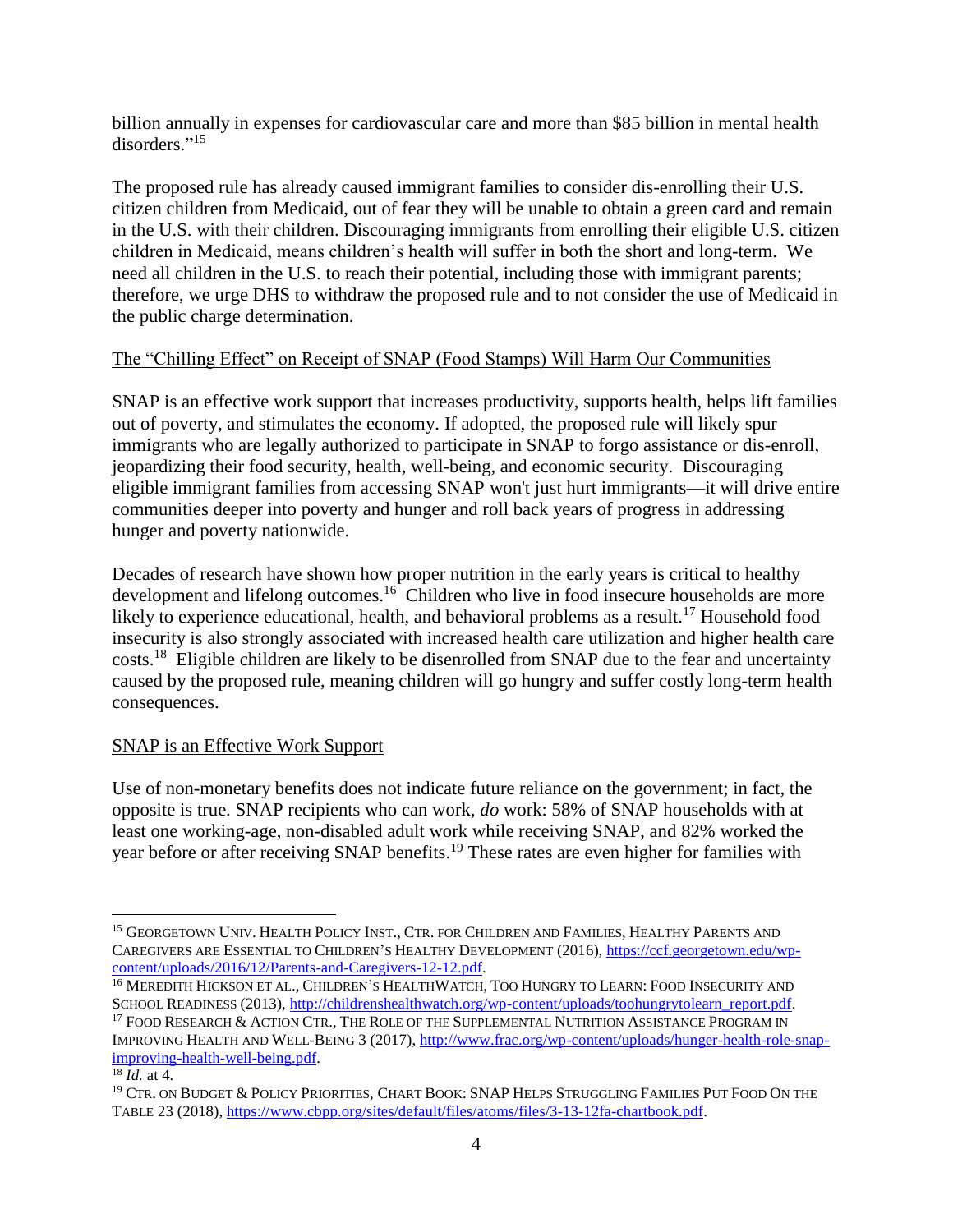children: more than 60% work while receiving SNAP, and almost 90% work in the prior or subsequent year. $20$ 

The high labor force participation among SNAP recipients is no coincidence. SNAP is designed to act both as a safety net for people who are elderly, disabled, or temporarily unemployed, as well as to supplement the wages of low-income workers. SNAP's role in supplementing low wages is particularly important, especially given the stagnant wages in America and shortage of jobs for workers with limited education and particularized skillsets.<sup>21</sup>

Data also indicates that SNAP does not create work disincentives; SNAP eligibility rules have proven to encourage and reward work among low-income households. The benefit formula used by SNAP includes work incentives to ensure that households are financially better off if they get a job or raise their earnings, mitigating any dependency effects that could arise. For example, when a SNAP recipient sees an increase in earnings, the benefits only decline modestly and gradually (decreasing by 24 to 36 cents for each additional dollar earned).<sup>22</sup> The result of the SNAP benefit calculation rules is that households receiving SNAP are in a better financial position if they are able to secure employment or increase their earnings, without a total and immediate loss of support. This gradual formula instead steadily prepares recipients for financial and food security—half of all new SNAP participants will leave the program within ten months.<sup>23</sup>

### SNAP Supports Workers' Health, Which Supports Productive Workers

The effect of SNAP on one's overall health and well-being cannot be delinked from work support—when our nation's health is hurting, so is our work force. Employees whose nutrition needs are being met prove to be healthier, and may take fewer sick days and work more productively. Benefit programs like SNAP, which are intended to alleviate instances of financial stress such as during job loss, can protect the health of the unemployed, and consequently our workforce. But the proposed rule would undercut the health of working immigrants in multiple ways. DHS discusses the chilling effects this proposed rule will almost certainly have: "There are a number of consequences that could occur . . . Worse health outcomes, including increased prevalence of obesity and malnutrition, especially for pregnant or breastfeeding women, infants, or children, and reduced prescription adherence . . . and increased rates of poverty."<sup>24</sup>

SNAP frees up funds that can be used to help individuals and families get back on their feet during periods of financial difficulty. The loss of SNAP further exacerbates food insecurity, and

 $\overline{a}$ 

[https://www.cbpp.org/sites/default/files/atoms/files/7-25-17fa.pdf.](https://www.cbpp.org/sites/default/files/atoms/files/7-25-17fa.pdf)

<sup>20</sup> *Id.*

<sup>21</sup> *See generally* BRYNNE KEITH-JENNINGS & VINCENT PALACIOS, CTR. ON BUDGET & POLICY PRIORITIES, SNAP HELPS MILLIONS OF LOW-WAGES WORKERS (2017) [https://www.cbpp.org/sites/default/files/atoms/files/5-10-](https://www.cbpp.org/sites/default/files/atoms/files/5-10-17fa.pdf) [17fa.pdf](https://www.cbpp.org/sites/default/files/atoms/files/5-10-17fa.pdf) (explaining why SNAP is a crucial financial support for low-wage workers).

<sup>&</sup>lt;sup>22</sup> ELIZABETH WOLKOMIR & LEXIN CAI, CTR. ON BUDGET & POLICY PRIORITIES, THE SUPPLEMENTAL NUTRITION ASSISTANCE PROGRAM INCLUDES EARNING INCENTIVES 3 (2018)

<sup>&</sup>lt;sup>23</sup>U.S. DEPT. OF AGRICULTURE, BUILDING A HEALTHY AMERICA: A PROFILE OF THE SUPPLEMENTAL NUTRITION ASSISTANCE PROGRAM 11 (2012[\) https://fns-prod.azureedge.net/sites/default/files/BuildingHealthyAmerica.pdf.](https://fns-prod.azureedge.net/sites/default/files/BuildingHealthyAmerica.pdf)

<sup>&</sup>lt;sup>24</sup> Inadmissibility on Public Charge Grounds, 83 Fed. Reg. 51114, 51270 (proposed Oct. 10, 2018) (to be codified at 8 C.F.R. pt. 103, 212, 213, 214, 245, 248), [https://www.gpo.gov/fdsys/pkg/FR-2018-10-10/pdf/2018-21106.pdf.](https://www.gpo.gov/fdsys/pkg/FR-2018-10-10/pdf/2018-21106.pdf)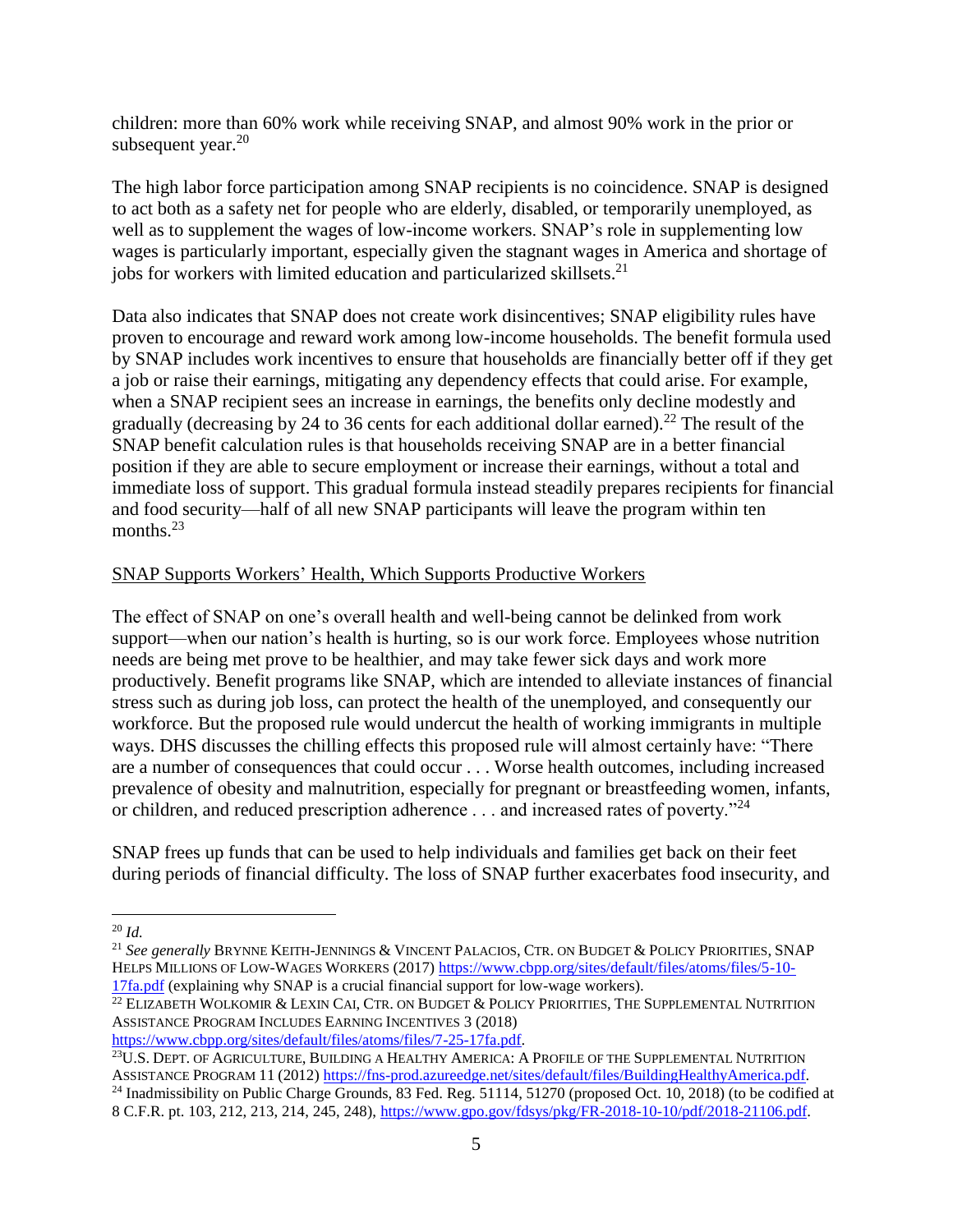families experiencing food insecurity may need to use coping strategies to stretch insufficient budgets. This may include forgoing medicine, or even diluting or rationing infant formula due to cost considerations. These coping strategies aggravate existing disease and compromise health.

#### SNAP Lifts Participants Out Of Poverty

Furthermore, the effects SNAP has had on lifting participants out of poverty is indisputable. SNAP is a crucial source of support for nutrition, and consequently health, learning, and economic security. According to the U.S. Census Bureau, SNAP moved 3.4 million people out of poverty last year alone, including 1.5 million children.<sup>25</sup> By receiving SNAP, family resources and working wages are freed up for other necessities, such as housing and medical expenses. But SNAP's effect of lifting millions out of poverty would likely be reduced with the proposed rule. Although the proposed rule does not apply to all immigrants, the proposal would make—and has already made—families afraid to access programs like SNAP that support basic needs.

### SNAP Stimulates the Economy

DHS notes how the proposed rule "could have downstream and upstream impacts on state and local economies, large and small businesses, and individuals" including "retailers participating in SNAP, [and] agricultural producers who grow foods that are eligible for purchase using SNAP benefits."<sup>26</sup> Increasing access to SNAP generally stimulates the economy, benefitting both the consumer and the business. Because most households redeem their monthly SNAP benefits quickly and because the program helps struggling households purchase adequate food, SNAP is one of the most effective forms of economic stimulus during a downturn. One study found that "in 2009, the peak year of the last recession, \$50 billion in SNAP benefits were spent in local stores, generating about \$85 billion in local economic activity, even as the overall economy was struggling."<sup>27</sup> The U.S. Department of Agriculture estimates that every \$5 in new SNAP benefits generates \$9 in economic activity, <sup>28</sup> and SNAP accounts for about 10% of the food that U.S. families buy.<sup>29</sup>

Decreasing access to SNAP and scaring away qualified participants will negatively affect not only those who are eligible, but also the stores supporting SNAP services. SNAP participants purchase groceries from approximately 260,000 retailers across the country, including

<sup>25</sup> Liana Fox & Laryssa Mykta, *Supplemental Poverty Measure Shows Who Benefits From Government Programs*, U.S. CENSUS BUREAU (Sept. 12, 2018), [https://www.census.gov/library/stories/2018/09/supplemental-nutrition](https://www.census.gov/library/stories/2018/09/supplemental-nutrition-assistance-program-lifts-millions-out-of-poverty.html)[assistance-program-lifts-millions-out-of-poverty.html.](https://www.census.gov/library/stories/2018/09/supplemental-nutrition-assistance-program-lifts-millions-out-of-poverty.html)

 $\frac{26}{6}$  Inadmissibility on Public Charge Grounds, 83 Fed. Reg. 51114, 51268–51269 (proposed Oct. 10, 2018) (to be codified at 8 C.F.R. pt. 103, 212, 213, 214, 245, 248), [https://www.gpo.gov/fdsys/pkg/FR-2018-10-10/pdf/2018-](https://www.gpo.gov/fdsys/pkg/FR-2018-10-10/pdf/2018-21106.pdf) [21106.pdf.](https://www.gpo.gov/fdsys/pkg/FR-2018-10-10/pdf/2018-21106.pdf)

<sup>&</sup>lt;sup>27</sup> ELIZABETH WOLKOMIR, CTR. ON BUDGET & POLICY PRIORITIES, SNAP BOOSTS RETAILERS AND LOCAL ECONOMIE*S* 3 (2018)[, https://www.cbpp.org/sites/default/files/atoms/files/8-29-17fa.pdf.](https://www.cbpp.org/sites/default/files/atoms/files/8-29-17fa.pdf)

<sup>28</sup> FOOD RESEARCH & ACTION CTR., THE HUNGER IMPACT OF THE PROPOSED PUBLIC CHARGE RULE 5 (2018), [http://frac.org/wp-content/uploads/hunger-impact-proposed-public-charge-rule.pdf.](http://frac.org/wp-content/uploads/hunger-impact-proposed-public-charge-rule.pdf)

<sup>29</sup> WOLKOMIR, *supra* note 27, at 1.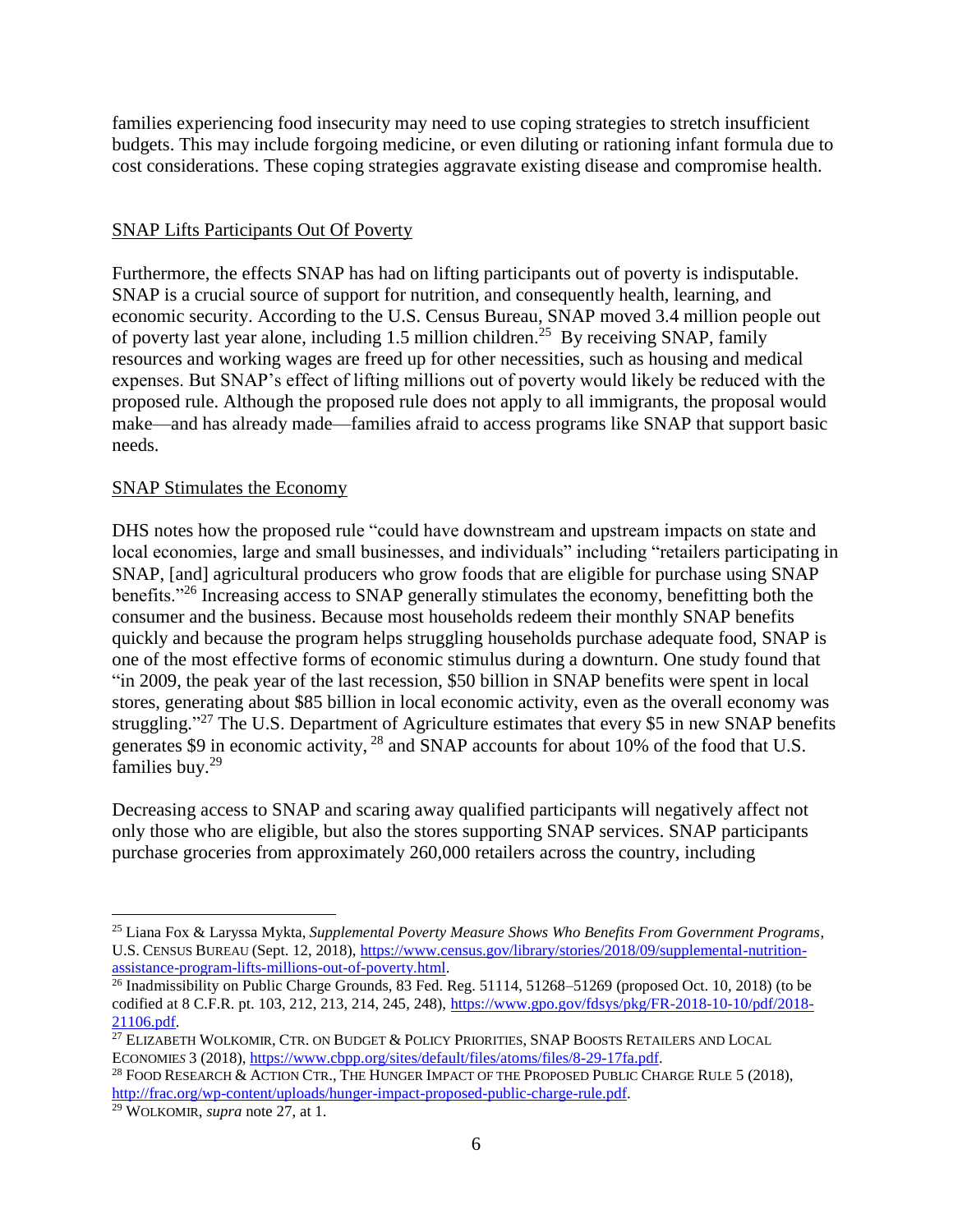superstores and farmers' markets,<sup>30</sup> but SNAP provides important support for small businesses in particular, as 80% of SNAP authorized retailers are smaller stores.<sup>31</sup> For these businesses, SNAP is an important revenue source, particularly in high-poverty areas, where SNAP purchases can account for a significant share of retailer's total shares.

## Conclusion

In order for our communities to thrive, everyone in our communities must be able to get the care, services and support they need to remain healthy and productive. The "chilling effect" of this rule jeopardizes the health of immigrants and U.S. citizen children. The proposed rule will cause immigrant parents to forgo vital services such as Medicaid and SNAP, for fear that using these benefits will jeopardize their ability to get a visa or green card. Widespread confusion about which benefits are and are not included in a public charge determination will also lead families to avoid enrolling in programs that are not part of this proposed rule. The impact of the proposed rule is enormous and presents immigrant families with an impossible choice: keep yourself or your children healthy but risk being separated, or forgo vital services like preventive care and food assistance so your family can remain together. Investing in nutrition, health care, and other essential needs keeps children learning, parents working, families strong, and allows all of us to contribute fully to our communities. GHLA strongly urges DHS to rescind this rule and to not consider the use of public benefits programs like SNAP and Medicaid in public charge determinations.

Respectfully submitted,

Christina Gill Attorney Greater Hartford Legal Aid 999 Asylum Avenue, 3rd Floor Hartford, CT 06105 (860) 541-5015 cgill@ghla.org

<sup>30</sup> WOLKOMIR, *supra* note 27, at 1.

<sup>31</sup> WOLKOMIR, *supra* note 27, at 2.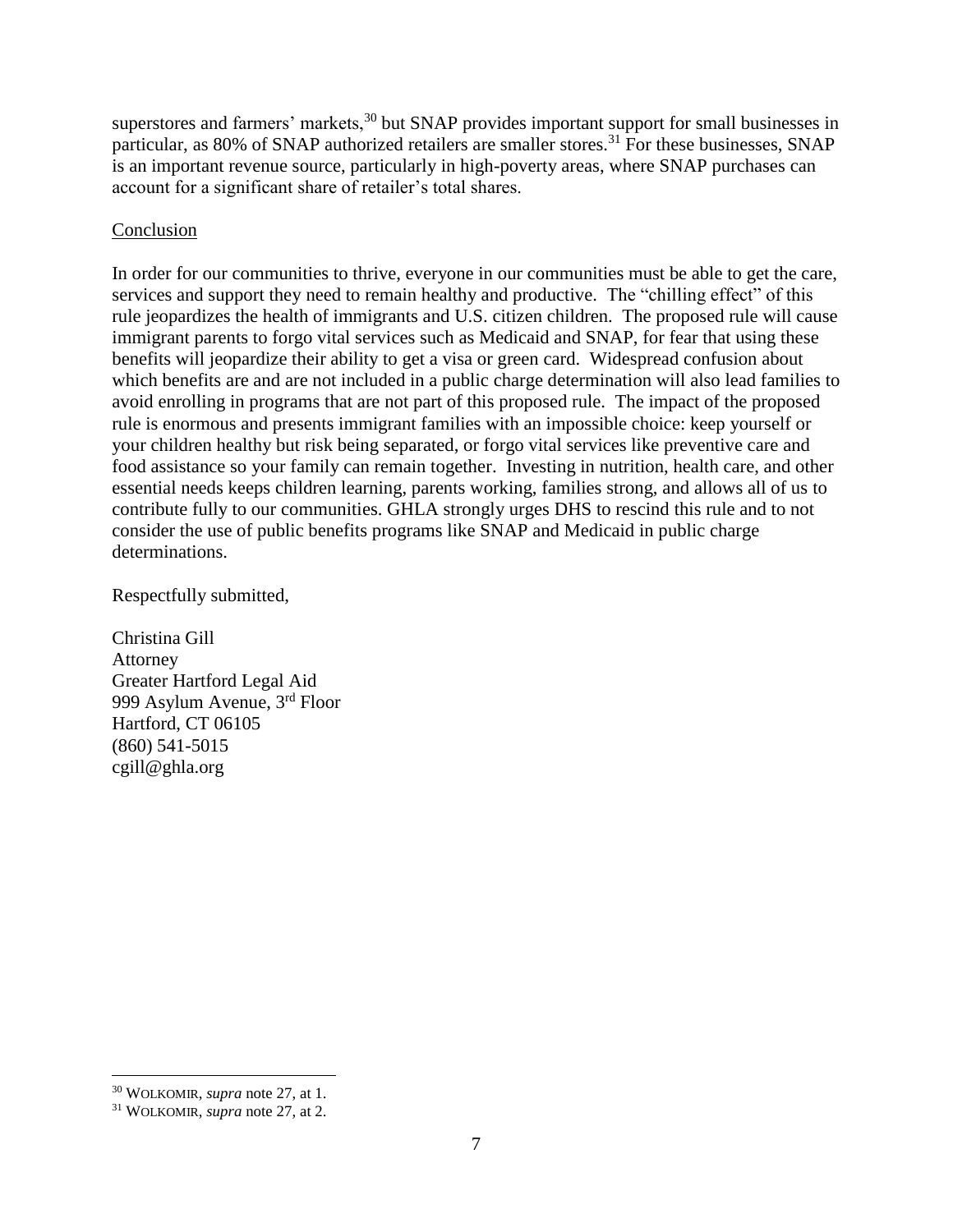

December 7, 2018

Samantha Deshommes, Chief Regulatory Coordination Division Office of Policy and Strategy, U.S. Citizenship and Immigration Services, Department of Homeland Security 20 Massachusetts Avenue NW Washington, DC 20529-2140

# Comments re Inadmissibility on Public Charge Notice of Proposed Rulemaking, Docket No. USCIS-2010-0012

#### To Whom it May Concern:

This comment is submitted by Lucy Potter, Staff Attorney at Greater Hartford Legal Aid (GHLA), in opposition to the proposed "public charge" rule change. The proposed rule is unnecessary and redundant in light of restrictions to immigrants' ability to obtain federal benefits that already were passed in the Personal Responsibility and Work Opportunity Reconciliation Act of 1996 (PRWORA). The purported cost savings outlined in the notice of proposed rulemaking (NPRM) is inflated, based inpart on an assumption that there will be a chilling effect that discourages individuals who are legally eligible to apply for benefits to do so. While the benefits of the rule are potentially over-stated, the downside risks are great, because the fear that it endangers will discourage families from seeking access to nutrition and medical services that help low-wage workers and their children.

## Introduction

This notice of proposed rulemaking redefines "public charge" for purposes of determining whether to admit an immigrant seeking adjustment of status or admission by Visa as a Legal Permanent Resident (LPR). Under the new definition, a person is a "public charge" if he or she receives \$1821 combined total from any of the listed monetizable public benefit programs over the course of a year, or receives the specified non-monetizable benefits over the course of 12 months, or 9 months if in combination with monetizable benefits. The new definition includes food stamps and certain types of rental subsidiers are multar titally departed in Medicaid and Medicare 999 Asylum Avenue, 3rd Floor Hartford, CT 06105-2465 . Tel: 860. 541. 5000 . Fax: 860. 541.5050 . www.ghla.org

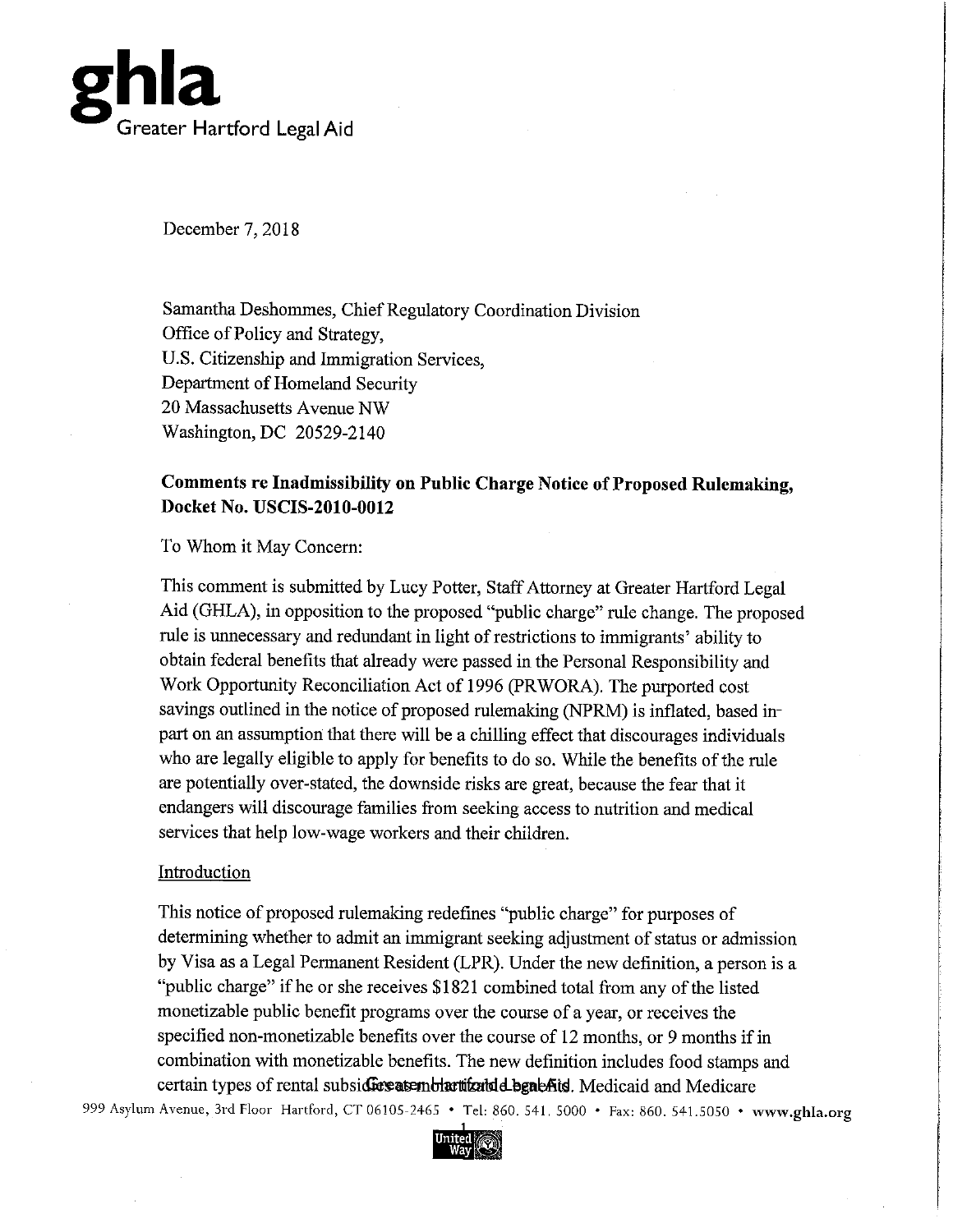Savings Plan Subsidies and public housing would be considered "non-monetizable" programs. None of these benefits was previously considered in public charge determinations. Previously, only cash assistance and long-term institutional care were considered indications of public charge. Under the proposed rule, a person is deemed inadmissible if, weighing the factors (age, health, financial status, education and skills) he or she is more likely than not to become a "public charge" according to this definition, at any time in the future.

The rule responds to a problem that does not exist. According to a Cato Institute study, immigrants are less likely to receive public benefits than citizens with comparable income levels. When they do receive public benefits, they receive lower amounts., Leighton Ku and Brian Bruen, "Poor Immigrants Use Public Benefits at a Lower Rate than Poor Native-Born Citizens," (Cato Institute 2013). As demonstrated below, this proposal fuels the erroneous perception that immigrants use a disproportionate share of public benefits. That is a false narrative. The data the notice relies on demonstrates the fallacy. The proposed rule is not necessary and would engender a chilling effect producing needless harmful consequences for many struggling American families who are not even subject to public charge analysis.

#### After Restrictions Imposed by PRWORA, the Proposed Rule is Unnecessary.

Over two decades ago, in 1996, Congress enacted the PRWORA and greatly restricted public benefit eligibility for immigrants, requiring five-year residency as an LPR before a person can apply for cash benefits (SSI or TANF) as well as food stamps or Medicaid.<sup>1</sup> The rare exceptions, generally for humanitarian-based entrants, are also exceptions to consideration of public charge in admissibility determinations.

The effect of the PRWORA is that immigrants are not eligible for benefits that would render them even partially dependent on the government prior to achieving LPR status and, in most cases, until five years after that. Moreover, in applying for benefits, income from the sponsor who signed the mandatory sponsoring affidavit is considered available to the immigrant applicant. Thus, even an LPR with limited income may not qualify for SNAP or Medicaid assistance because the sponsor's income is deemed to him or her. 8 U.S.C. 1631. Finally, the sponsor's affidavit is a legally binding assurance that the sponsor will support the person at the poverty level. These 1996 changes greatly reduced the possibility that an immigrant can receive any public benefits.

The NPRM also cites the 1996 Illegal Immigration Reform and Immigrant Responsibility Act (IIRIRA) as support for the proposed public charge rule. In fact,

<sup>&</sup>lt;sup>1</sup> States can choose to make exceptions to the five-year wait for Medicaid if someone is pregnant or under 18.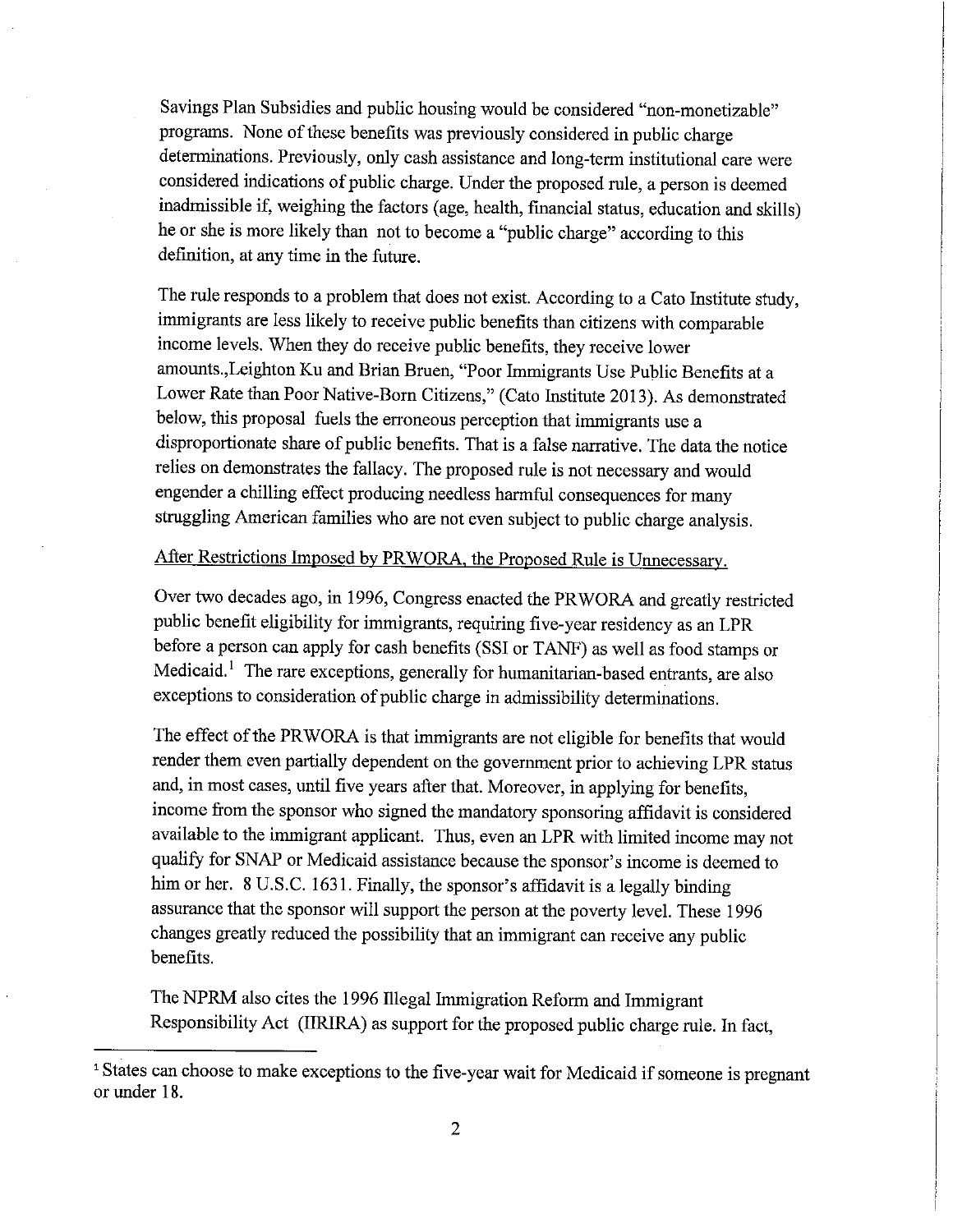the IIRIRA initially included a public charge definition, but ultimately rejected it. An earlier version of the bill would have allowed deportation for any legal permanent resident who received 12 months of public assistance during the seven years after qualifying for LPR status. Conference Report on H.R. 2202, the Illegal Immigration Reform and Immigrant Responsibility Act, House Report 104-828, September 24, 1996, Sec. 532. Congress deleted this provision from the IIRIRA as enacted. Joyce Vialet, "Immigration: INS's Proposed Public Charge Rule," CRS Report for Congress RS20265, July 16, 1999, 6.

The history of these two 1996 Acts suggest that Congress decided that a stricter public charge analysis was not necessary in light of PRWORA's restrictions on immigrants receiving public benefits.

The restrictions Congress enacted in PRWORA render the current proposed rule redundant. The factors to be considered in the public charge determination: age, income, health, education and family size, can be readily ascertained. However, even a sick, aged, low-income person with many children could not be considered likely to become a "public charge" unless he or she is also likely to get public assistance. Under current federal law that is virtually impossible until the person has been an LPR for five years.

A public charge rule was proposed in 1999, following the 1996 PRWORA changes. Inadmissibility and Deportability on Public Charge Grounds, 64 Federal Register 28676, May 26, 1999. While the rule was never finalized, an interim guidance issued that has defined public charge since then. Field guidance on Deportability and Inadmissibility on Public Charge Grounds, 64 Federal Register 28689, March 26, 1999. The preamble to the 1999 proposed public charge rule specifically noted that the five year bar before for legal permanent residents, as well as the requirement of sponsor affidavits and of deeming of sponsor income already greatly limited immigrant eligibility for public benefits. 64 F.R. 28680. The preamble noted that these changes "reduc[e] the possibility that aliens will be found likely to become public charges." Id.

#### Definition of Public Charge

"Public charge" is not defined in the statute that is the basis for this rule. <sup>2</sup> This NPRM and the 1999 NPRM both look to the same dictionary definition. "Public charge" is "a person or thing committed to another's care" NPRM 151158; Inadmissibility and Deportability on Public Charge Grounds, 64 FR 28676, 77.

 $2$  8 U.S.C. 1182(a)(4)

3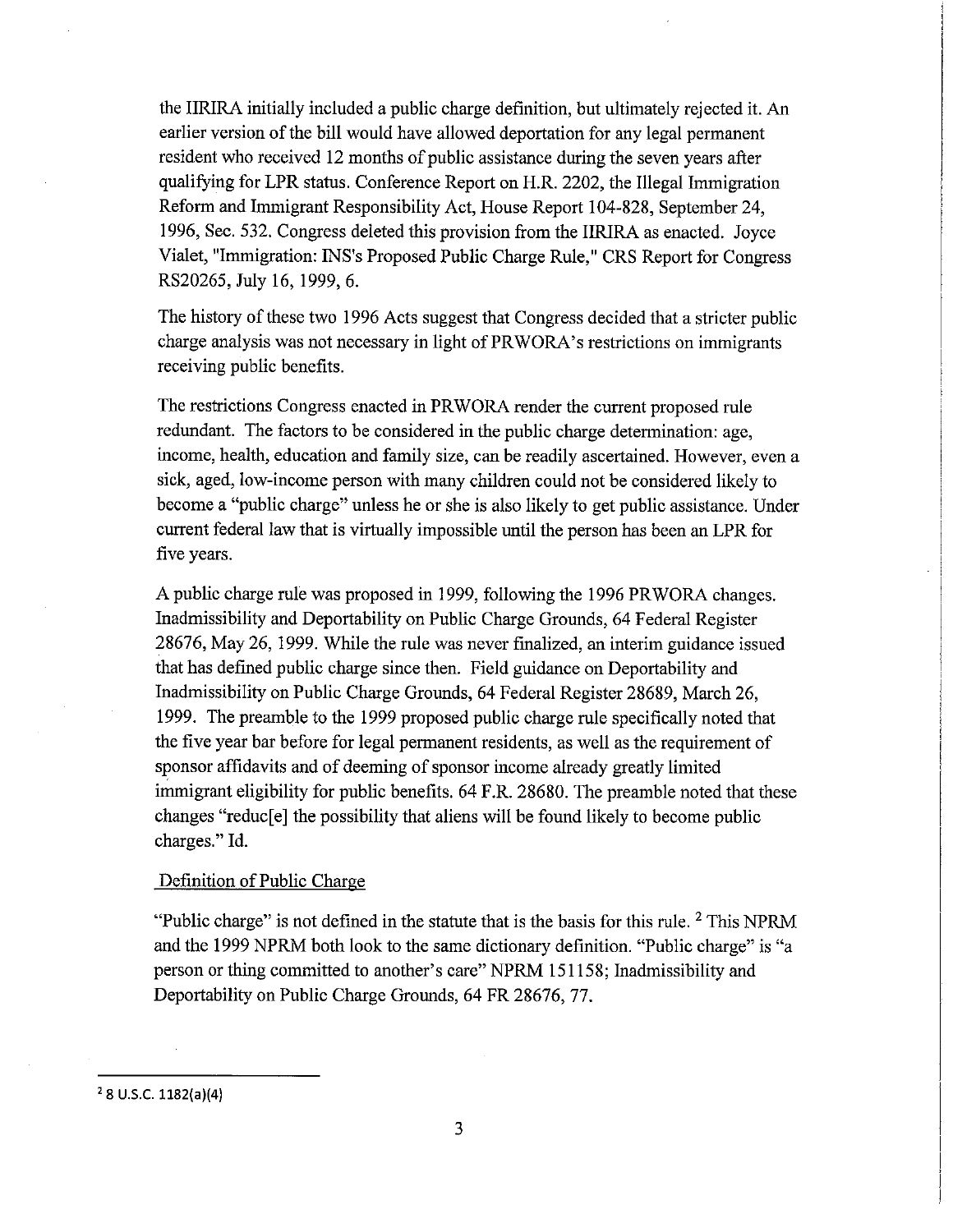The current NPRM concludes that this means someone receives a "substantial" component" of their support from benefits, which could include Medicaid or SNAP benefits of as little as \$1821 per year. The 1999 rule drafters concluded that this same definition "suggests a complete, or nearly complete, dependence on the Government rather than the mere receipt of some lesser level of financial support." Inadmissibility and Deportability on Public Charge Grounds, 64 FR 28676, 77.

While public charge may be subject to some interpretation, there is one constant under any interpretation: The words "public charge" refer to a person incurring a cost to the government. The proposed definition expands the types of government expenditures, and reduces the amount of cost to the government that would constitute a person being a public charge. However, the definition of "public charge" cannot include people who impose zero cost on the public fisc. In effect, that is what this rule proposes. Because current law already precludes LPRs from receiving Medicaid or SNAP for five years, an LPR cannot, by law, be primarily dependent on public benefits until five years after receiving his or her green card. The NPRM essentially concedes that point in its analysis of how this proposed rule would achieve cost savings. See discussion below.

The proposed rule also extends the definition of "public charge" to non-cash programs. The NPRM notes that the proposed rule "improves on" the 1999 Public Charge Field Guidance by "removing the artificial distinction between cash and noncash benefits." 51123. The preamble does not explain why the distinction between cash programs and the non-cash SNAP and Medicaid programs, which has always been recognized in the public charge analysis, is "artificial." Past public charge policies have been limited to cash assistance programs, even in the decisions relied on by this notice of rulemaking. (Matter of Harutunian, 14 I & N Dec. 583 (Reg") Comm'r 1974 (old age cash assistance); Matter of A-19 I & N Dec. 867 (Comm'r 1988) (family cash assistance.) In the wake of the 1996 welfare reform, cash assistance programs are time limited and require work. SNAP and Medicaid remain in place to support work. Far from an "artificial distinction" from the implied dependency of cash benefits, SNAP and Medicaid are benefits that working people rely on to supplement their earnings. Moreover, As the Secretary of Health and Human Services noted in 1999, it is extremely unlikely that an individual or family could subsist on a combination of non-cash benefits, such as food stamps and Medicaid, without additional income to meet their subsistence needs. Inadmissibility and Deportability on Public Charge Grounds, 64 FR 28676.

#### SNAP and Medicaid are Work Supports for Low-Wage Workers.

Since the 1996 welfare reform, working families in the United States have increasingly come to rely on SNAP and Medicaid, and such households now comprise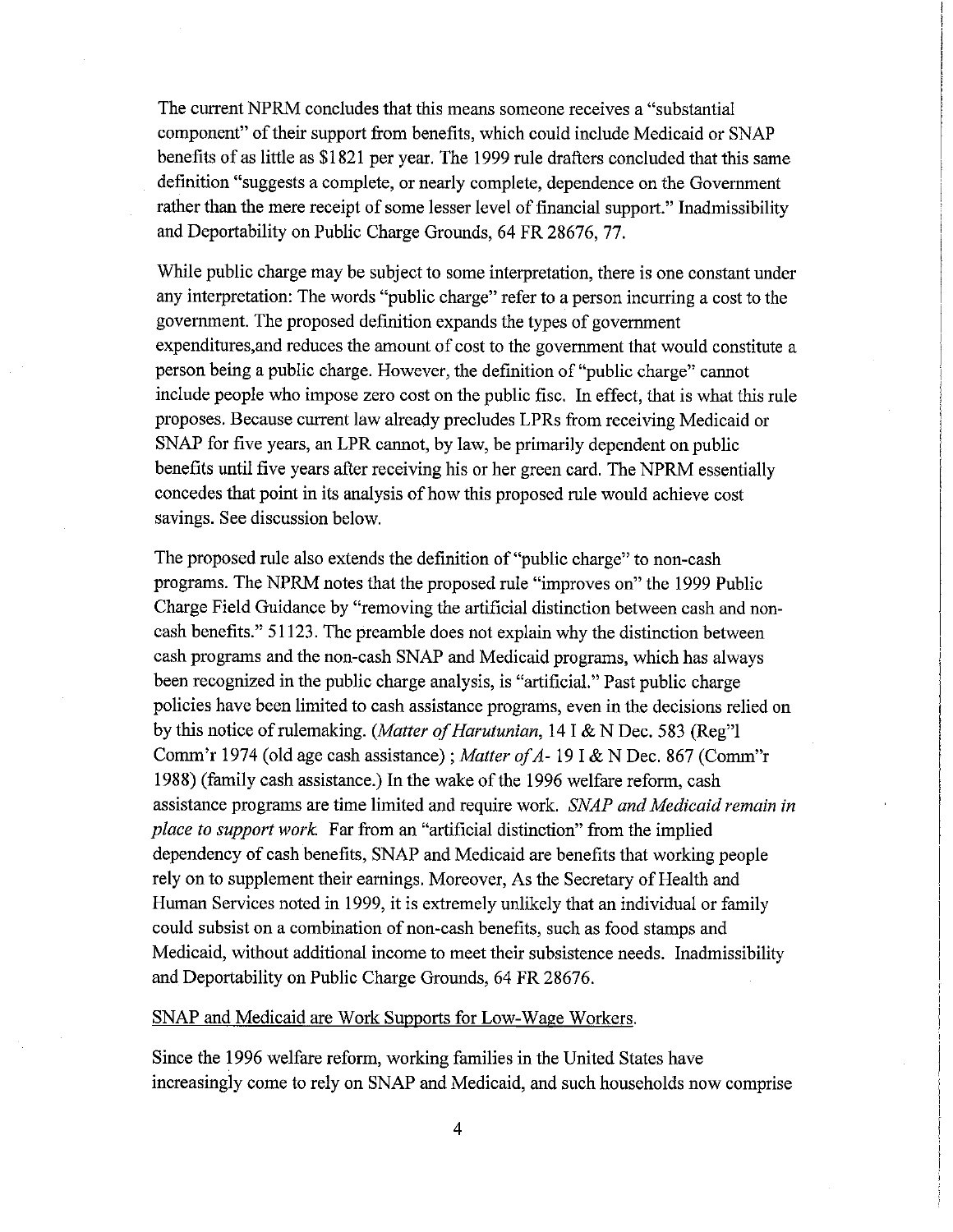the majority of households receiving these benefits. While some receive SNAP due to a loss of employment, 82% of households that receive SNAP benefits, and 87% of such households with children, worked during the year they received the benefits. Policy Basics: The Supplemental Nutrition Assistance Program (SNAP), Center for Budget and Policy Priorities, February 13, 2018. The stagnation of wages for lowincome workers has made these two programs indispensable work support for the lowest wage workers. In fact, this wage stagnation increased significantly after the 1996 changes to welfare laws. In the eighteen years since 2000, weekly wages have risen 4.3% among workers in the lowest quarter of income distribution. But for those in the top tenth of the distribution, wages have risen a cumulative 15.7%, to \$2,112 a week – nearly five times the earnings of the bottom tenth (\$426). Silver, Drew, "For most U.S. workers, real wages have barely budged in decades", Pew Research, August 7, 2018.

As the NPRM notes, there are 64,281,954 (20% of the U.S. population) Medicaid recipients and 45,294,831 SNAP recipients (14% of U.S. population.) NPRM, 51262. Reliance on these programs is widespread among the lowest wage workers in the U.S. because the present wage structure simply does not afford adequate income for basic needs. Moreover, as the Center for Immigration Studies notes, 95% of immigrant households with children had at least one worker. Camarota, Steven A., Welfare Use by Immigrant Households with Children: A Look at Cash, Medicaid, Housing, and Food Programs, Center for Immigration Studies, April 5, 2011. Medicaid and SNAP buttress work. Without such supports, many of these workers, both citizens and LPRs, would lose their ability to continue working, for lack of health treatment or inadequate nutrition.

The rule's purported savings is based on the chilling effect to people who are legally eligible to receive benefits.

The NPRM estimates a \$1.5 billion savings from a reduction in transfer payments by those who stop receiving or do not apply for Medicaid, SNAP, TANF, SSI, Medicare Savings Programs and housing subsidies, as a result of the change in the public charge rule. NPRM at 51268. It multiplies this amount by 1.5 to account for additional savings to states, estimated at 50% of the federal savings. 51273, Table 56, note 1.

Under the proposed rule, consideration of receipt of public benefits is expressly limited to benefits received by the specific immigrant who is applying for LPR status, and then only to benefits that person receives after the effective date of the rule. 8 C.F.R.  $\S212.22(b)(4)(F)$ . While the public charge rule applies to specific aliens, rather than to their households, the cost savings is estimated based on *households* that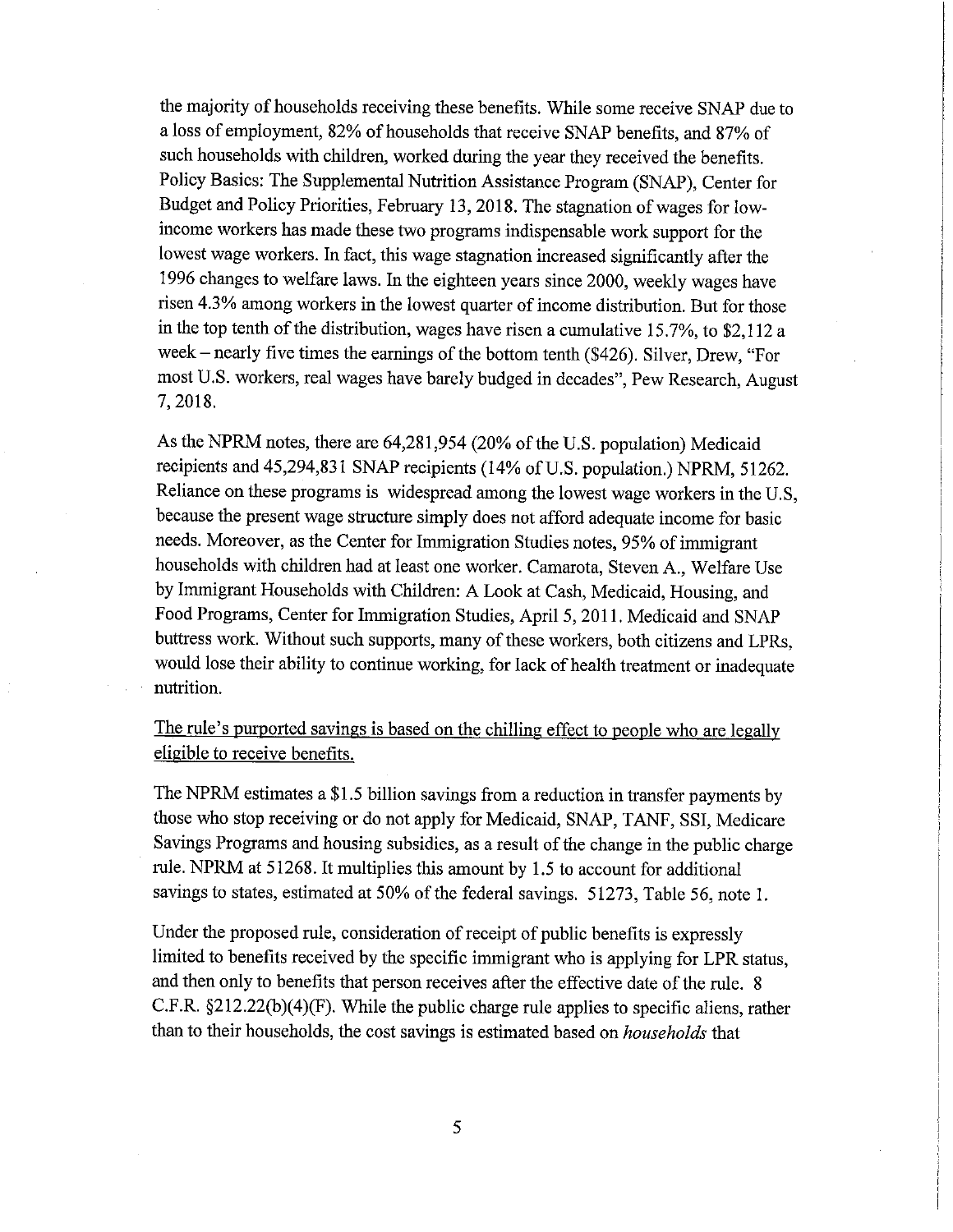include a non-citizen member. Moreover, the non-citizen member of the household is not necessarily even subject to the public charge analysis<sup>3</sup>

In other words, the NPRM bases savings estimates not just on the incentives for immigrants whose admission could actually be affected by receipt of benefits, but on the "chilling effect" for others, even including "U.S. citizens who are members of mixed-status households. The savings would be realized by these eligible household members forgoing enrollment in public benefit programs for fear it could negatively affect the admission of another household member. NPRM at 51260. The NPRM discusses the chilling effect that the 1996 PRA had on enrollment in benefits programs. "[T]here is evidence of a 'chilling effect' that discourages immigrants from using public benefits programs for which they are still eligible." Id. 51266 (emphasis added). The drop-off in public benefits enrollment declined for non-citizens between 1994 and 1997, and was an overall 21% among household headed by foreign-born people. Id. Studies showed that SNAP enrollment among legal immigrants fell 54%.  $Id.$ 

As discussed earlier, the 1999 public charge guidance recognized this chilling effect and was promulgated specifically to counteract it. The purpose of the 1999 guidance was to define 'public charge' "in order to reduce the negative public health consequences generated by the existing confusion and to provide aliens with better guidance as to the types of public benefits that will and will not be considered in public charge determinations."

By contrast, this Notice of Public Rulemaking aims to capitalize on the confusion that the proposed rule will generate. The cost savings estimate is expressly predicated on "the chilling effect" that is likely to cause legal immigrants and even U.S. citizens to disenroll from programs for which they are eligible, out of fear that receipt of the benefits could negatively impact another household member.

The NPRM 's methodology for estimating the cost savings makes this clear. It starts with the average annual number of total recipients (including citizens and noncitizens) for each program and divides that figure by 2.64, the average household size, to determine the total number of benefit recipient households. From this, it estimates the number of non-citizen program recipient household by multiplying the total households by 6.97%, the percentage of United States population that is foreign-born non-citizen. It then multiplies this figure by 3.35, the average household size for foreign-born non-citizens. The analysis claims that the resulting figure is the number

<sup>&</sup>lt;sup>3</sup> Earlier in the NPRM, there is a discussion of SIPP census data that specifies non-citizen receipt of public benefits. But the SIPP does not indicate current immigration status, and does not specify qualified aliens etc. 51160, n. 288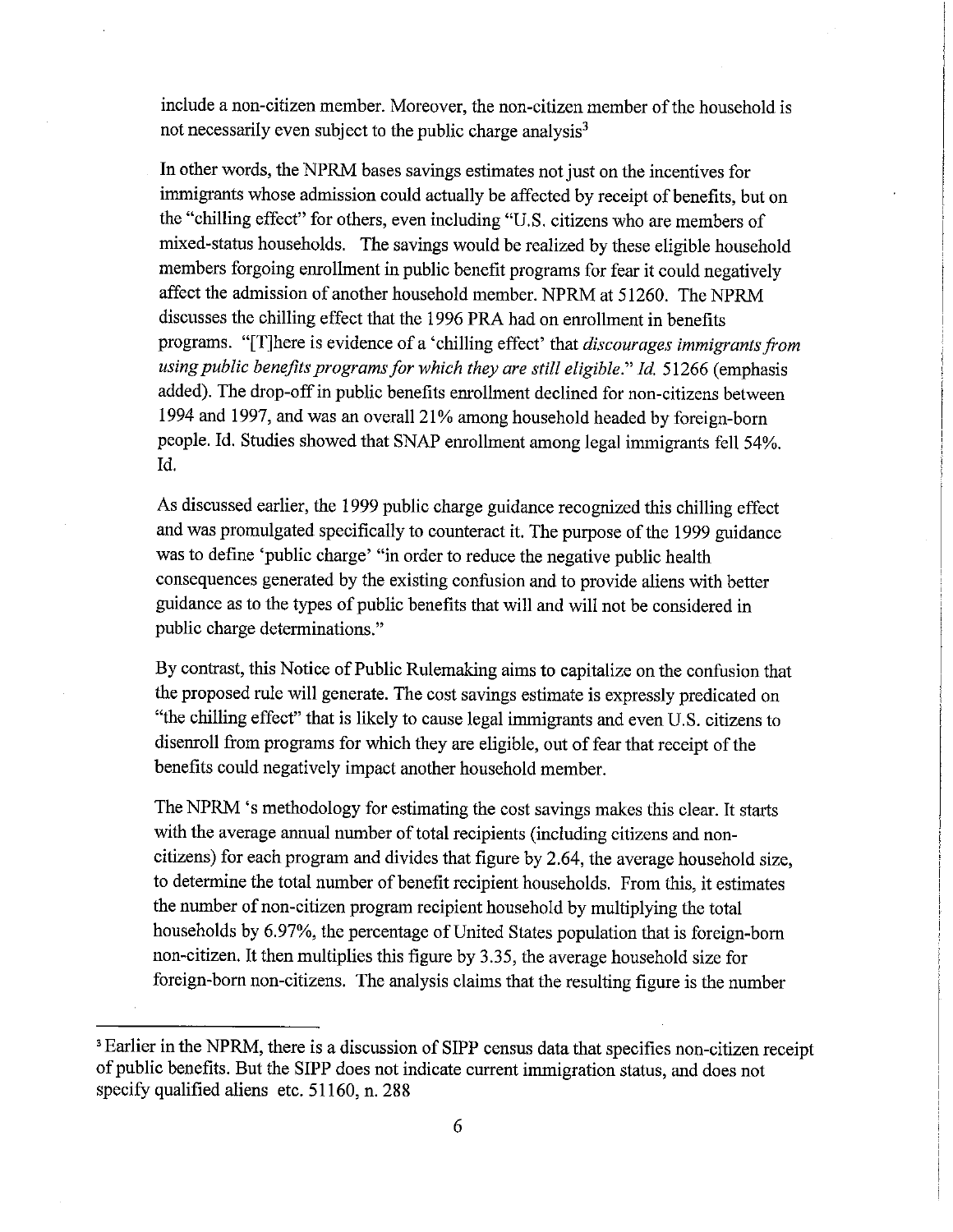of public benefits recipients who are members of households that include foreign-born non-citizens. Table 49 at 51262. Then, given that the total foreign-born non-citizen population is 22,214,947 and the number of people who adjust annually to LPR status is 544,246, DHS estimates that 2.5% (544,246/22,219,947) of the people that it determined are public benefit recipients living in households with non-citizens would disenroll or forgo enrollment annually, in order not to be subject to the rule.

This analysis does not even attempt to estimate the number of legal permanent residents who would be deterred from applying for or continuing to receive benefits. As outlined above, that number would be negligible; the requirement that a person be legally present for five years before qualifying for SNAP or Medicaid makes it very unlikely that a person would receive benefits before receiving a green card. Rather, the projected savings under this rule results from people who are qualified for public benefits, and who by and large are not even subject to the public charge rule, choosing to forgo eligibility.

These "savings" come at a cost. The NPRM recognizes these costs, but does not quantify them. "DHS was not able to estimate potential lost productivity, health effects, additional medical expenses due to delayed health care treatment, or increased disability insurance claims as a result of this proposed rule." NPRM at 51236. The potential harm is detailed further in the NPRM:

There are a number of consequences that could occur because of follow-on effects of the reduction in transfer payments identified in the proposed rule. DHS is providing a listing of the primary non-monetized potential consequences of the proposed rule below. Disenrollment or forgoing enrollment in public benefits program by aliens otherwise eligible for these programs could lead to:

• Worse health outcomes, including increased prevalence of obesity and malnutrition, especially for pregnant or breastfeeding women, infants, or children, and reduced prescription adherence;

· Increased use of emergency rooms and emergent care as a method of primary health care due to delayed treatment;

• Increased prevalence of communicable diseases, including among members of the U.S. citizen population who are not vaccinated;

· Increases in uncompensated care in which a treatment or service is not paid for by an insurer or patient; and

• Increased rates of poverty and housing instability; and

• Reduced productivity and educational attainment.

DHS notes that the proposed rule is likely to produce various other unanticipated consequences and indirect costs. For example, community based organizations, including small organizations, may provide charitable assistance, such as food or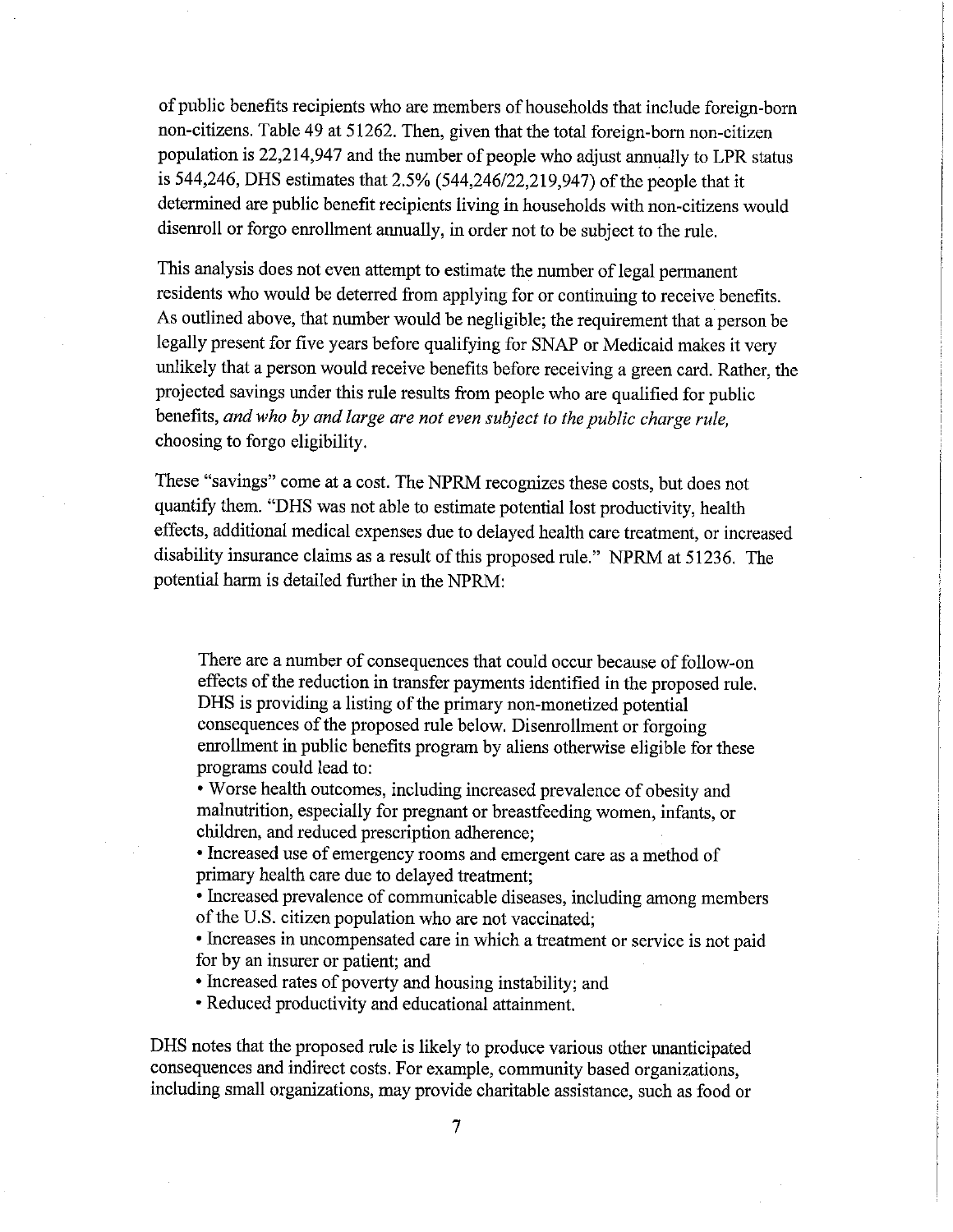housing assistance, for individuals who forego enrollment in public benefit programs. DHS requests comments on other possible consequences of the rule and appropriate methodologies for quantifying these non-monetized potential impacts.

#### NPRM at 51270.

Even without quantifying these costs, it is hard to understand how this harm can be justified. The very purpose of these federal programs enacted by Congress is to help ensure basic nutrition, health and housing so that people can meet their potential in school and work. It is not legitimate for a rule to deter eligible people from receiving support that Congress has authorized, assistance that improves productivity and stability. Again, the savings that are projected would result not from people who could be subject to the public charge rule, but from others in their household who qualify for these programs and are not subject to the public charge rule, choosing to forgo these benefits. Only by misunderstanding the rule would a person make such a choice. Yet the cost savings is predicated on that misunderstanding.

#### The proposed rule would discriminate against people with disabilities

The proposed federal rule makes a person's medical condition, including a condition that constitutes a disability, a negative factor, heavily weighted against the application in the public charge analysis. This is a troubling step backward in immigration policy, which could conflict with Section 504 of the Rehabilitation Act of 1973. This provision will also negatively affect people with disabilities by limiting SNAP and medical coverage for immigrant caregivers for people with disabilities.

Section 504 prohibits federal programs from discriminating based on disability. 29 U.S.C. § 794(a). The Department of Homeland Security was specifically brought under the ambit of Section 504 in 2002. Public law 107-296; 6 C.F.R. 15.30. The DHS regulation provides, "No qualified individual with a disability in the United States, shall, by reason of his or her disability, be excluded from the participation in, be denied benefits of, or otherwise be subjected to discrimination under any program or activity conducted by the Department." Id.

Historically, U.S. immigration policy toward those with disabilities was unenlightened and cruel. The law permitted exclusion of "lunatics, idiots and persons unable to care for themselves without becoming a public charge." This was broadly construed to limit the admission of "foreigners" of all types based on stereotypically tinged assessments (e.g. lower than average intelligence of Canadians, mediocrity of the Irish.) The Immigration Laws from a Disability Perspective: Where we were, where we are, where we should be, 10 Geo. Immigr. L.J. 441, 446, n. 36 (1996). Tens of thousands of immigrants were excluded on disability grounds each decade between 1900 and 1930. Id., 451, n.82. In 1990, in the wake of the Americans with Disabilities Act the Immigration and Naturalization Act was amended to limit exclusions, based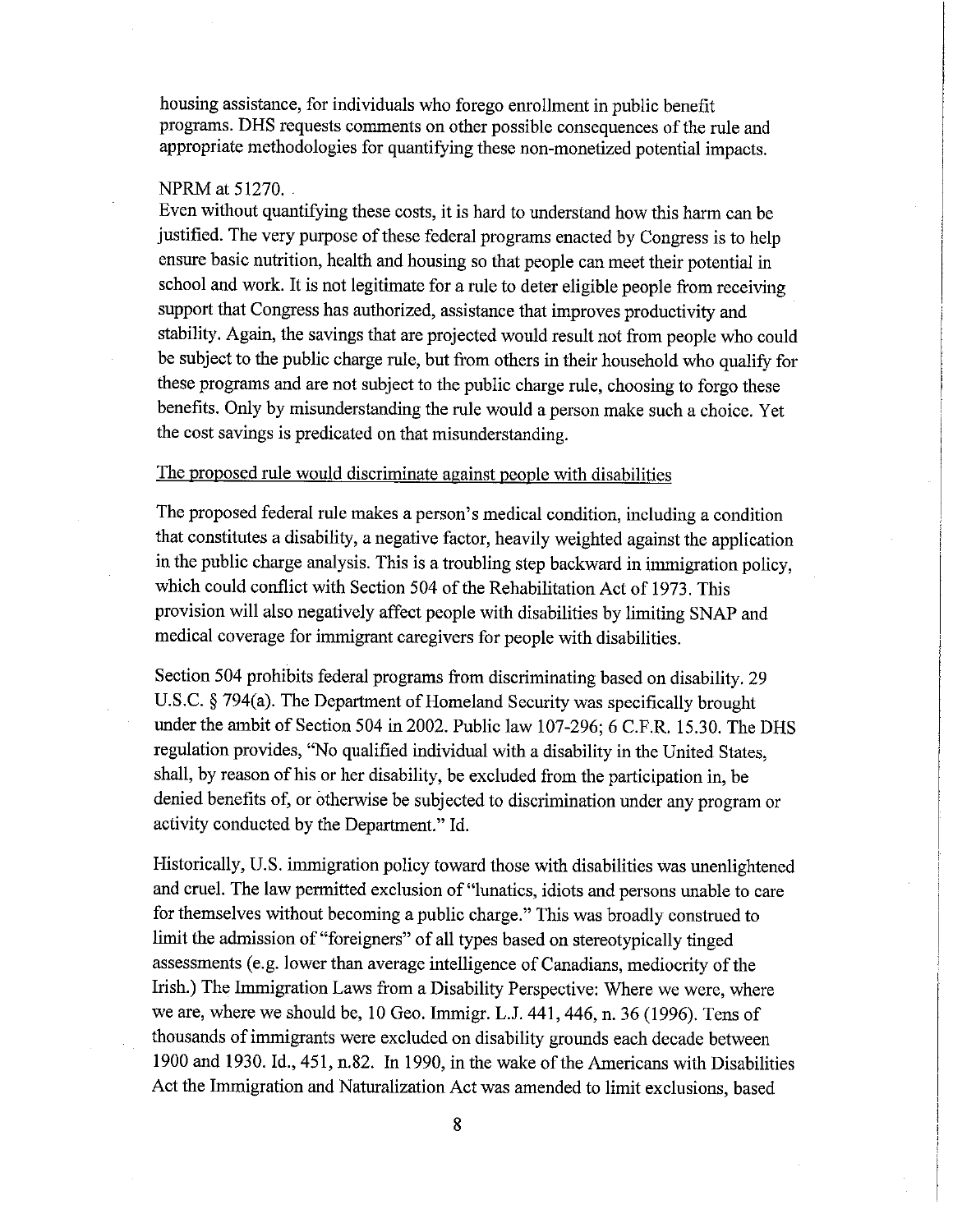on physical or mental health, to those that pose a threat to safety. 8 U.S.C  $\S1182(a)(1)(A)(iii)$ . Exclusion on the basis of disability in the latter half of the twentieth century dwindled to several hundred per decade. Id.

Section 504 protects people with a physical or mental impairment that substantially limits one or more major life activities from being denied a benefit or service solely by reason of the impairment. Lovell v. Chandler, 303 F.3d 1039, 1062 (9th Cir. 2002). U.S. agencies, including the Department of Homeland Security cannot deny qualified individuals with a disability a reasonable accommodation if one is needed for meaningful access to their services. Alexander v. Choate, 469 U.S. 287 (1985) Section 504 has been construed to require counsel for mentally impaired plaintiffs in a deportation proceeding. Franco-Gonzales v. Holder, 767 F. Supp.2d 1034, 1051  $(2010).$ 

In assessing whether a person's impairment makes it more or less likely he or she would become a public charge, DHS cannot assume that a disability limits that person's ability to work and support herself. Rather, DHS should assume that potential U.S. employers will adhere to U.S. laws and accommodate those with disabilities so that they can achieve their potential. This is the goal of both the Rehabilitation Act and the Americans with Disabilities Act. There will be situations where an immigrant comes from a country that affords less opportunity to those with disabilities than does the United States. In such situations, the fact that a person lacks a substantial work history should not be the measure of whether he or she can successfully "provide and care for him or herself, [] attend school or [] work upon admission or adjustment of status" in this country. Proposed 8 C.F.R. §212.22(a) (2)

The rule as drafted allows an examining officer to assume that a person with a disability will not have the ability to support him or herself upon admission. It does not require that the officer take account of U.S. law requiring accommodation in the workplace when assessing whether a person with a disability can work. The proposed rule violates 6 C.F.R. § 15.30 and allows immigration policy to regress toward the standards of the early twentieth century.

The rule will further hurt people with disabilities by restricting medical and SNAP coverage for their caregivers. A 2017 study found that about one quarter of the people who provide home and nursing care to people with disabilities are immigrants. These care providers are mostly low-wage workers who qualify for SNAP and Medicaid coverage. Ironically, while they provide medical and home care, they do not make enough money to buy their own medical coverage. If they choose to forgo Medicaid because of the chilling effect of this rule, it would jeopardize their health, the health of those they care for, and their ability to be consistently available for work.